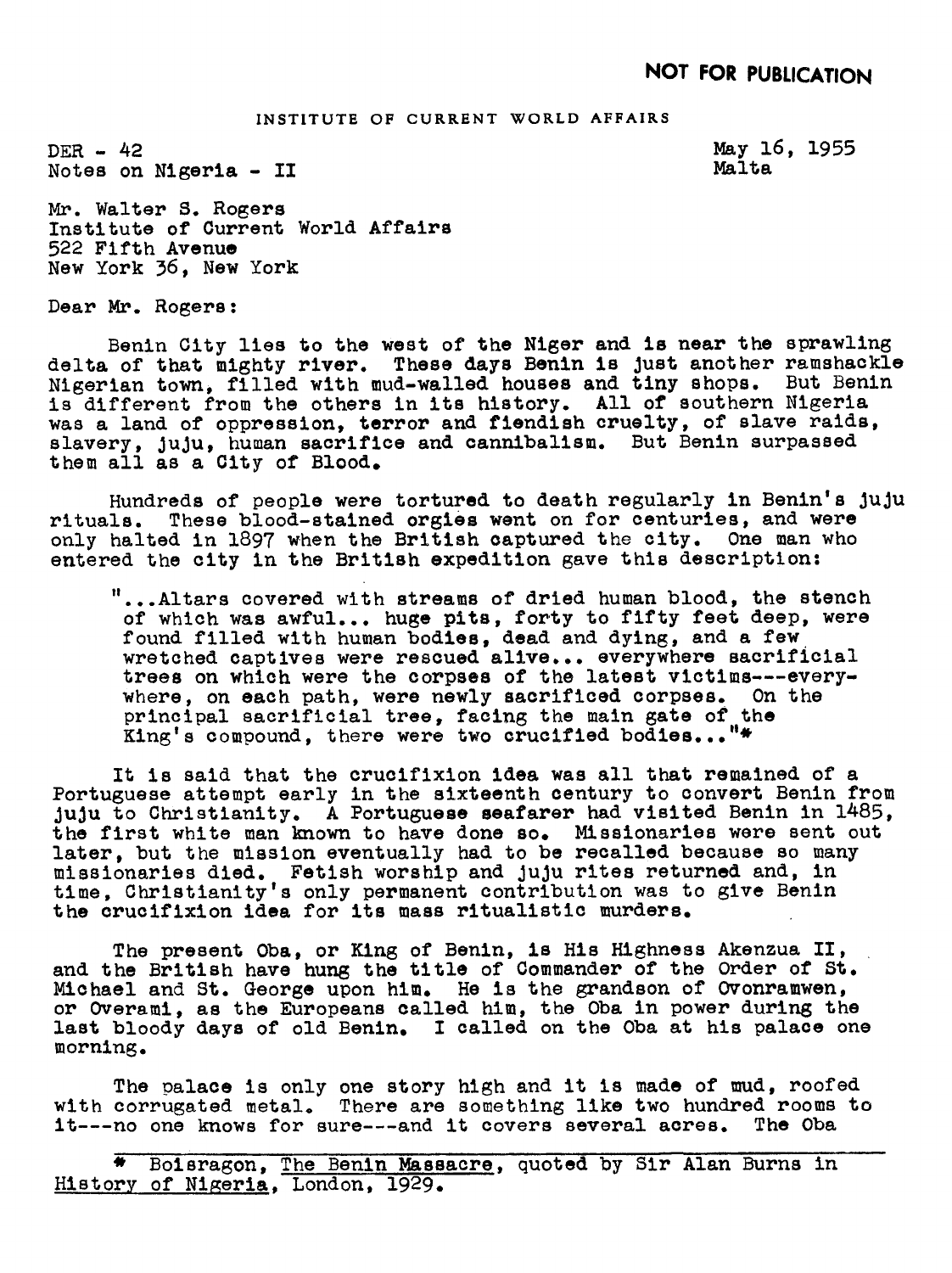$DER - 42$   $- 2 -$ 

received me in his office at one end of the palace. He is 56 years old, tall and thin, and he was wearing big gold-rimmed glasses, a white gown and a white cap. He was sitting in a wicker arm chair behind a desk and he rose and shook hands. His eldest son, the heir apparent to the throne, was there as well. The prince had Just returned from England, where he had studied at Cambridge, and he wore weste dress.

It was still early in the morning, but already it was hot and two large electric fans had been placed near the desk to keep the Oba cool. The walls of the office were lined with drawings and photographs of the Oba, his father and grandfather Ovonramwen.<br>"I think you ve heard of my grandfather," the Oba said with what looked like a forced smile. He asked me if <sup>I</sup> would like a whisky and <sup>I</sup> settled for an orange squash. A servant took a bottle of orange squash from a refrigerator at the end of the room, poured one for me, one for the Oba and one for the prince and returned with them. Then the Oba got down to talking about his pet project, a separate state within the federation of Nigeria for the 1,500,000 people in the Benin and Delta provinces. At present they are part of the western region.

"The people of Benin and Delta are very unanimous about the demand for a separate state," the Oba said. "They are not keen about achieving self-government in 1956. We do not want self-government until we are fully developed economically. We want to put our house in order economically and after some years we will think of other things. Changes are good but they are coming too fast. The large percentage<br>of illiterate people don't understand these changes."

It is easy to see how the idea of a separate state would appeal to the Oba. It might restore at least some of his faded powers. There was a time in Benin when heads rolled and slaves were nailed to crucifixion trees at the whim of the Oba. Now he has to be content with functioning as president of a largely elected local council. The British have reduced him to the position of constitutional monarch and even as constitutional monarch, he rules over a much smaller area than did his forefathers.

The Oba then took me on a tour of the palace. A party of nobles were seated in one room and they all sprang to attention when their ruler entered. Each noble was wearing a string of beads around his neck. These beads are symbols of nobility and sometimes an exception These beads are symbols of nobility and sometimes an exceptional commoner is permitted to wear them as well.

Each room in the palace is windowless, but there is an interesting arrangement for letting in sunlight. There is an open, rectangular gap in the ceiling of each room and it may be anywhere up to lO by 15 feet in size. The corrugated metal roofing slopes down to the gap on all four sides. Naturally this will allow rain water to pour through the gap in bad weather. To get around this difficulty, a rectangular pit a few inches deep is dug into the floor Just below the gap. This serves as a pan to collect the rainwater and a conduit under the floor drains the water away to the outside of the palace.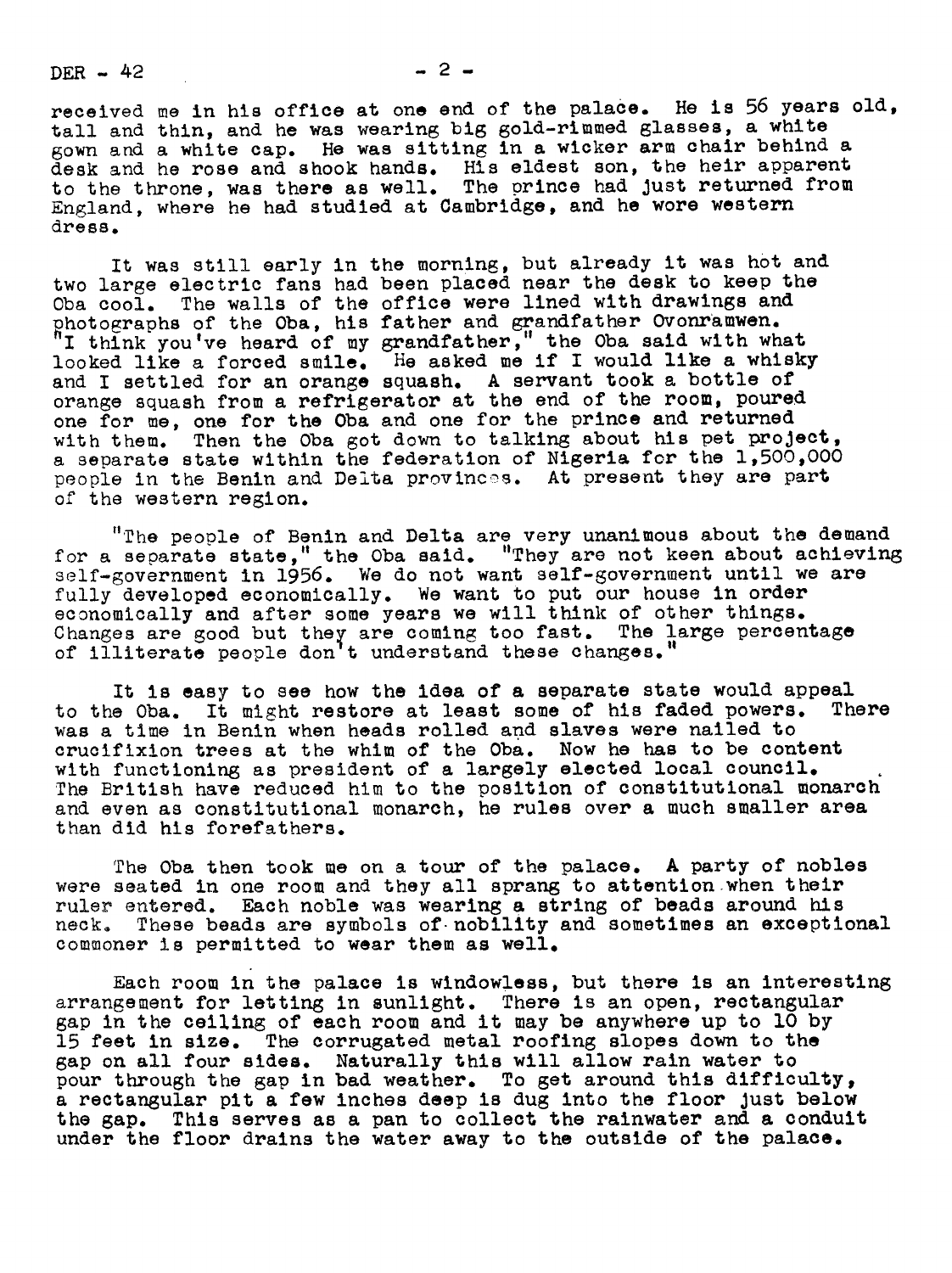$DER - 42$   $-3$   $-3$ 

This design is not found elsewhere in West Africa. It has slways intrigued European visitors and some have thought that it must be Roman in origin and to have reached Benin via North Africa.

Despite these "skylights," the palace rooms were gloomy. The Oba walked in front, very slowly and with much dignity. The nobles trailed along after us. This palace, the Oba said, was not the same one as in the old days. When Benin was captured by the British, Ovonramweu was exiled to Galabar, on the coast. His people, the Binis, refused to acknowledge another Oba as long as that one lived, so the palace remained deserted until Ovonramwen's death in 1914. His son was installed as Oba then, but the palace, having stood idle under the tropical sun and rains for 17 years, was in ruins. It was rebuilt completely, on the same site and following the same plan. Western civilization made a few inroads "when it came to the reconstruction. The present palace has a corrugated metal roof instead of a thatch one and the rooms have concrete instead of hard mud floors. Some of the pillars supporting the roof are of hardened mud, as in the old days, but others are of brick.

There were JuJu shrines in several of the rooms. They couslsted of dead birds, small bags containing charms, clumps of dried grass. At one shrine there was the skull of a monkey. Another consisted of a group of iron stands. "Those are our fetishes," the Oba said "Those are our fetishes," the Oba said with a trace of embarrassment in his voice. "They're to protect the inmates of the palace and ward off evil spirits. They're like the statues and crosses and things in Christian churches.

The Oba said no, he wasn't a Christian. "I follow the traditional religion," he said. Goats and other animals are sacrificed in the palace occasionally, which represents a considerable improvement over the old custom of using human beings for those rites. In 1936, three years after Akenzua succeeded to the throne on the death of his father, a young elephant was sacrificed by sword thrusts as an offering to his "god of good luck."

Another room... A rusty sword, looking like an execution sword, lay on a throne. "That's the sword of state," the Oba said. "It rest on the throne to show that the throne is never empty." There was a chain running from the ceiling to a bolt in the floor. "The Oba grasps it to support himself while he is standing next to the throne," the Oba explained. "The Oba never stands alone unless he is supported by the chain. Otherwise he never stands or walks unless he is supported by two nobles or by one of his boy sword bearers. the old days the Oba was always so loaded dovn with ornaments that he actually needed help to stay on his feet.

The Oba had been walking around with me without any assistance, and it seemed that he decided at that point that he ought to follow the old custom. He looked around for his boy sword bearer and a lad of about ten came darting out of the crowd of nobles. The Oba said something to the boy in Bini and the boy picked up the sword of state and held it upright in front of him. The Oba leaned on the boy's shoulder and we started off to the next room. "Yes, now when I walk through the palace, the boy carries the sword like that and I lean on him like this," the Oba said.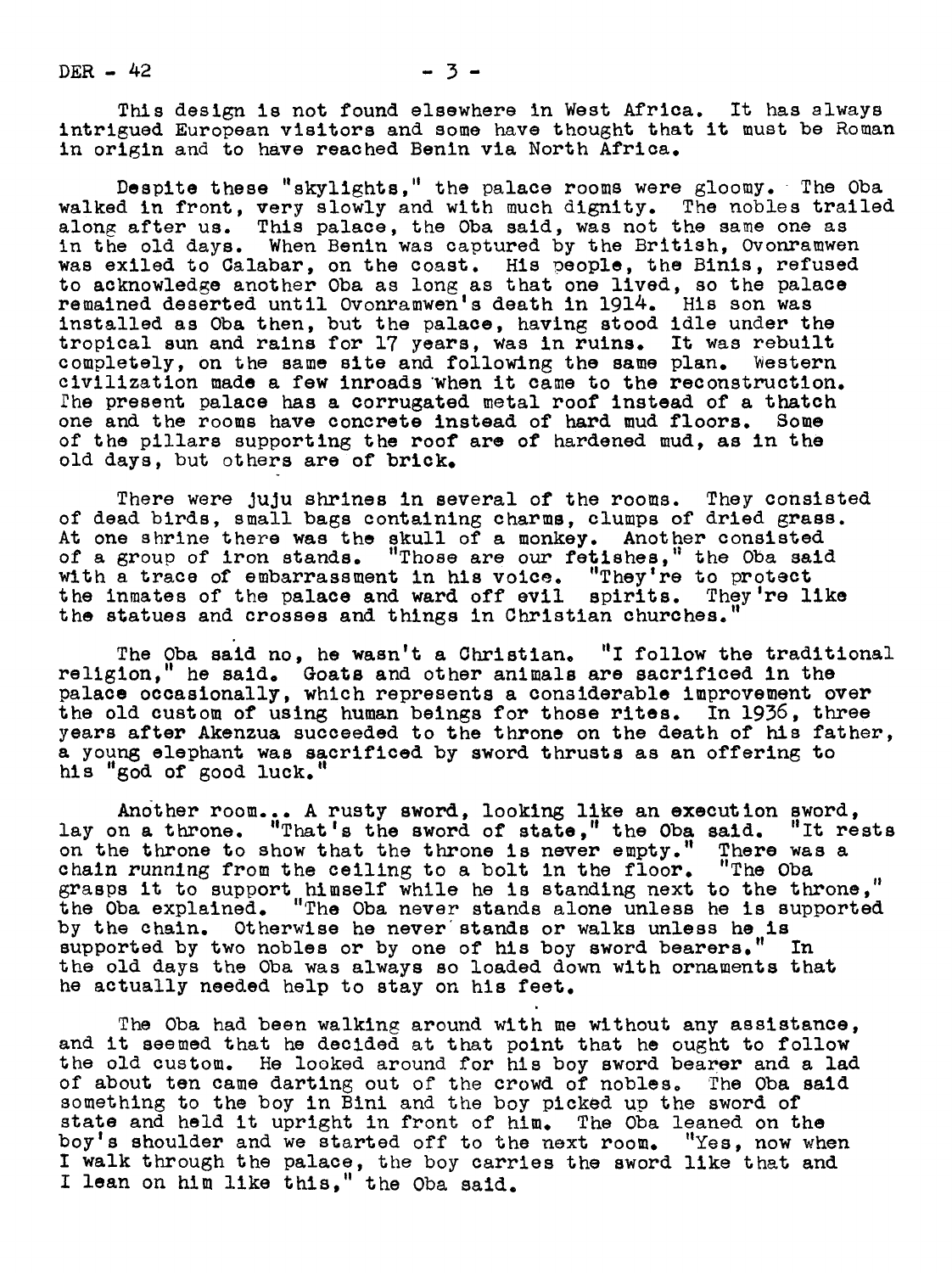$DER - 42$   $-4$   $-4$ 

We passed through several more rooms, some empty, some with juju shrines. The Oba would explain that one room was used for audiences with nobles of a certain rank, another for audiences with nobles of a lower rank. One room would be for robing and another would be for ot her ceremonies.

At one point the nobles dropped behind us. The Oba, the boy and I went on alone. "By tradition no one but me and my sword bearer is allowed in these rooms." the Oba said. They were the same as the others, 81oomy and empty except for an occasional throne or JuJu altar. Then we came to a big room that was more like an open court. The faces of lions were carved on the pillars. "This is where I have audiences with the women of my country, " the Oba said . "My wives attend these audiences and advise me on how to handle the complaints."

We walked back through all the rooms to the outside, picking up the nobles on the way. I asked the Oba how many wives he has. II have about ten," he said, looking crestfallen. "My father had about 400 wives and my grandfather had over 1,O00." The Oba's black face knotted up in anger. "I have for economic reasons only ten. There is no other reason why I should not have 50 wives. Or maybe 100." Anger gave way to resignation. "The times have changed," the Oba said wearily.

"How many children do you have?" I asked. The Oba thought for a moment. "There must be about 50." "How many sons?"

The Oba thought again. "They must be about equal in number. New babies are born all the time. I don't always keep track of them."

We came out into the dazzling sunlight in front of the palace. Several American cars were parked there. The nobles .said something to the Oba in Bini. "They want to show you how they make the treditional salute to their Oba," the Oba said to me.

The nobles lined up in front of the Oba. Each man advanced alone, pounded his left palm with his right fist, raised the clenched fist in salute, then finished up by rubbing his palms together.

After a few minutes, the nobles got tired of saluting their Oba. Some of them were around ninety years old and any exercise is too much. We stood aromd without saying much. "This noble's father had 66 wives, but nowadays for economic reasons the man himself has only seven, the Oba said, pointing to one of his ancient vassals. It seemed that the Oba could not get the injustices of the times off his mind. We all shook hands and I got into my car and drove off.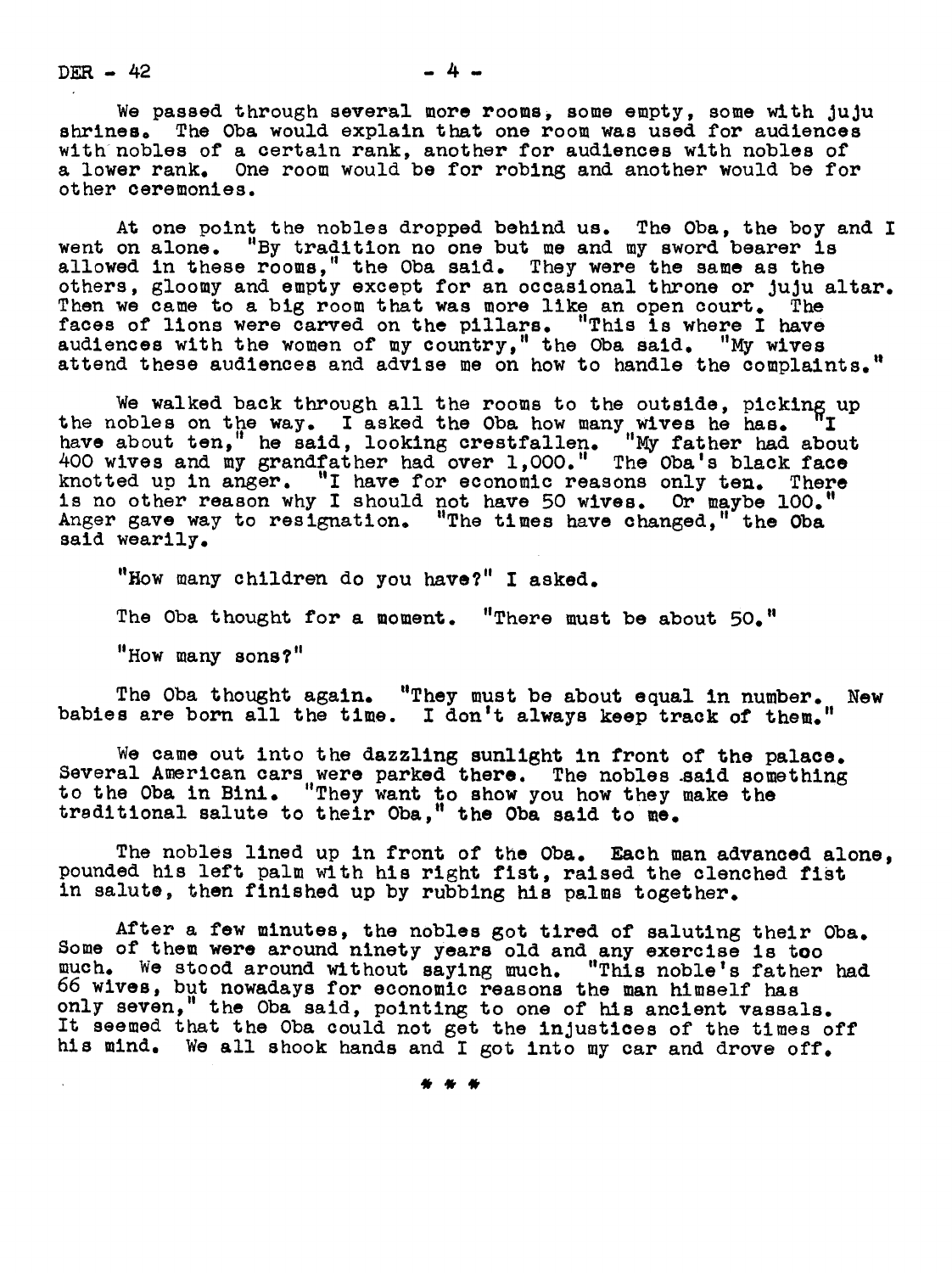DER - 42 - 5 -

At sunset that evening I crossed the Niger on a ferry. The river was very low at that time of year and it was filled with sandbars. Native fishermen had built temporary villages on some of them.

The ferry steamed along at a fast clip, carrying a dozen cars and a couple of hundred foot passengers. In mid-stream we picked up a strong breeze. It had been a long hot day and the breeze felt fine. The ferry steamed past several long, thin dugout canoes. I walked<br>around the deck between the cars and came upon the prince of Benin.

"You know," he said, "I have never been in some of the rooms you  $v$ isited today." He would have to wait until he became Oba to see them. I asked him how he liked the "democratization" of Nigeria.

"I don't like it too much, " he said. "The other day I wanted to acquire some land. Do you know, I had to make an application just like anyone else and now I have to wait for it to be processed? In the old days I would just point to a piece of land and it would be

The prince's bright smile had disappeared and he stared moodily at the river and the canoes as the ferry nudged up to the landing on the east bank.

Enugu, the capital of the eastern region, lies at the foot of a steep escarpment. There are a number of coal mines in the area, the only ones, I was told, in West Africa. As the eastern capital, Enugu is the stronghold of the NCNC. I wanted to meet the Premier, Nnamdi Azikiwe, or "Zik" as everyone calls him. But Zik was out of town that day and the regional information officer introduced me instead to M. I. Okpara, Minister of Health in the regional government.

Okpara was in his outer office when I entered, giving orders to his British Permanent Secretary, or chief assistant. I couldn't help thinking that this was the end of the colonial road, the white-man and the black man having changed seats, or that there, but by the grace of white settlement, stood Jomo Kenyatta, Mbiyu Koluauage or Eliud Mathu.

"The NCNC believes in one strong united country," Okpara said. "That is the cardinal difference between the Actiou Group and the NCNC. We have never been in favor of regionalization. We are in favor of a central government with most of the powers and small, weak states.

I asked him what he would do in face of northern reluctance about full self-government.

"Self-government must come at the same time for all three regions," he said heatedly.

But what if the north refused to string along?

"No one has the right to break up a federation or hold back progress, he said. He added that the south has the sea ports and might use this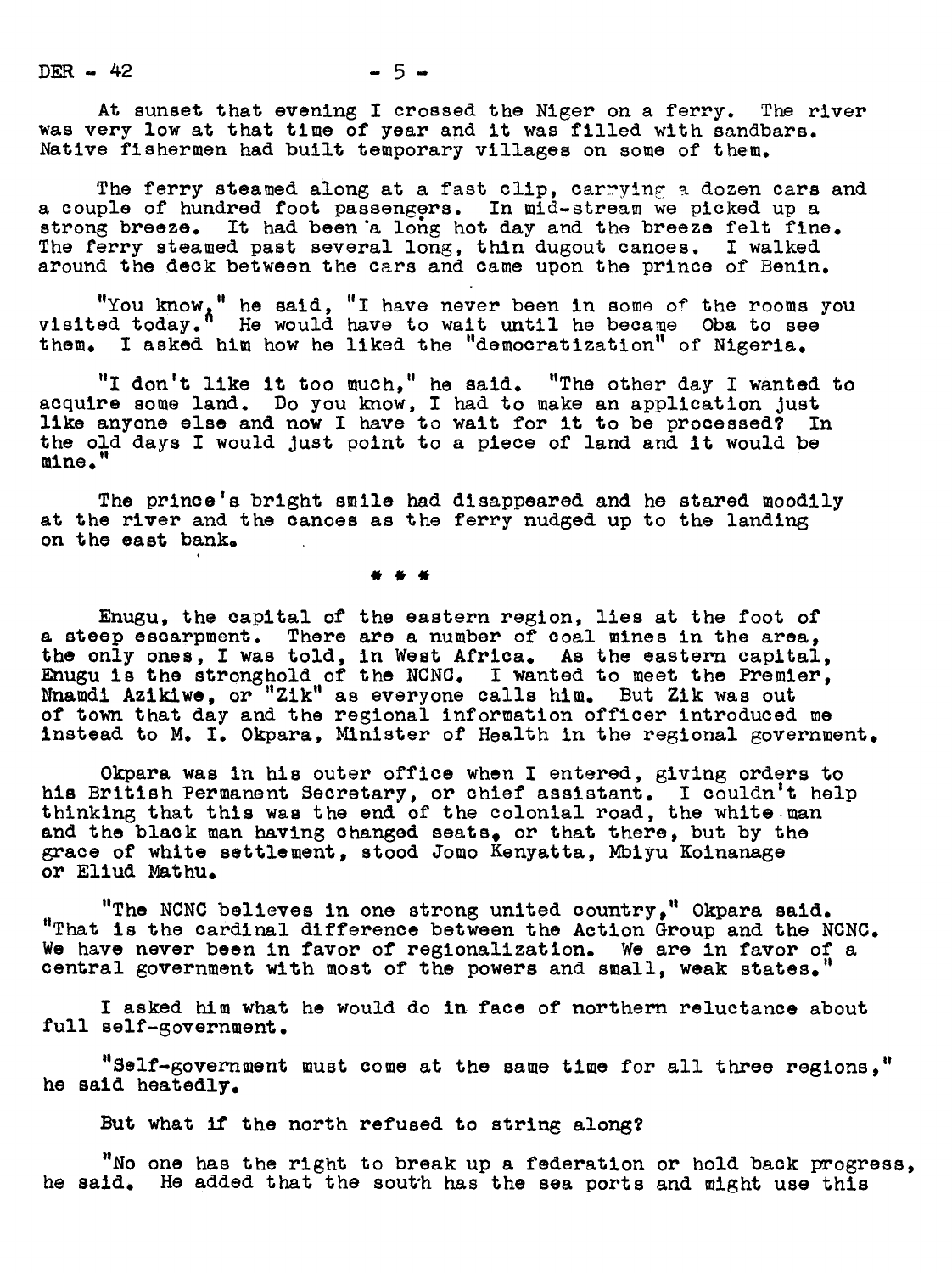$DER - 42$  6 -

to force the north into a federation.

"That sounds a bit imperialistic to me," I said.

"Well," said Okpara, seeking a way out, "I'm not satisfied that this northern reluctance about self-government is not white in origin."

He may have a tough time bulldozing the west, not only the north, into accepting the idea of one united Nigeria. The west has its own port, Lagos. The NCNC would not be able to use the matter of access o the sea to "persuade" the west.

From Enugu I started north to Kano. It was early in the morning when I left Enugu and children were streaming along the side of the road on their way to school. The boys were dressed in white shirts and khaki shorts and the girls wore freshly-ironed dresses. Some carried books, and even ink pots, on their heads.

Then, a few miles down the road, I came upon something else. A man was striding along rapidly, decked out in the full regalia of a juju practitioner. He was covered from head to foot with long strips of grass. At a distance he looked like a shock of hay. He bad a grotesque carved mask on his face.

The Ibos, who predominate in the eastern region, were notorious for cannibalism in former years. Burns says that one tribe to the north of the Benue river "eat anything from rats, mice and bats to their own deceased relatives; while others, more fastidious, will not eat their own people, but exchange corpses with ueighboring villages."\*

A British officer in Enugu said, "Cannibalism these days? People<br>do disappear and we don't know what happened to them. We can only guess." Brutal ritual murders by "Leopard Societies" have occurred as recently as 1948.

There is a great deal of nudity in the eastern region. Women wear only a small skirt, or a clump of grass fore and aft. A number of men wear only loin cloths and you see some of them along the roads completely naked.

Kano, the gateway to the Sahara, is in the far north of Nigeria. The old city is surrounded by a mud wall thirteen miles around. Ine old city is surrounded by a mud wall thirteen miles around.<br>In the old days the wall was thirty to fifty feet high and guarded by a double moat. There were fifteen gates in the wall and these were closed at sundown each day. Now that Pax Britannica has come to northern Nigeria, the wall is no longer needed. It is crumbling away. In places it is only ten or fifteen feet high and footpaths lead over the top. The gates are gone and the archways stand open day and night.

\* ibld.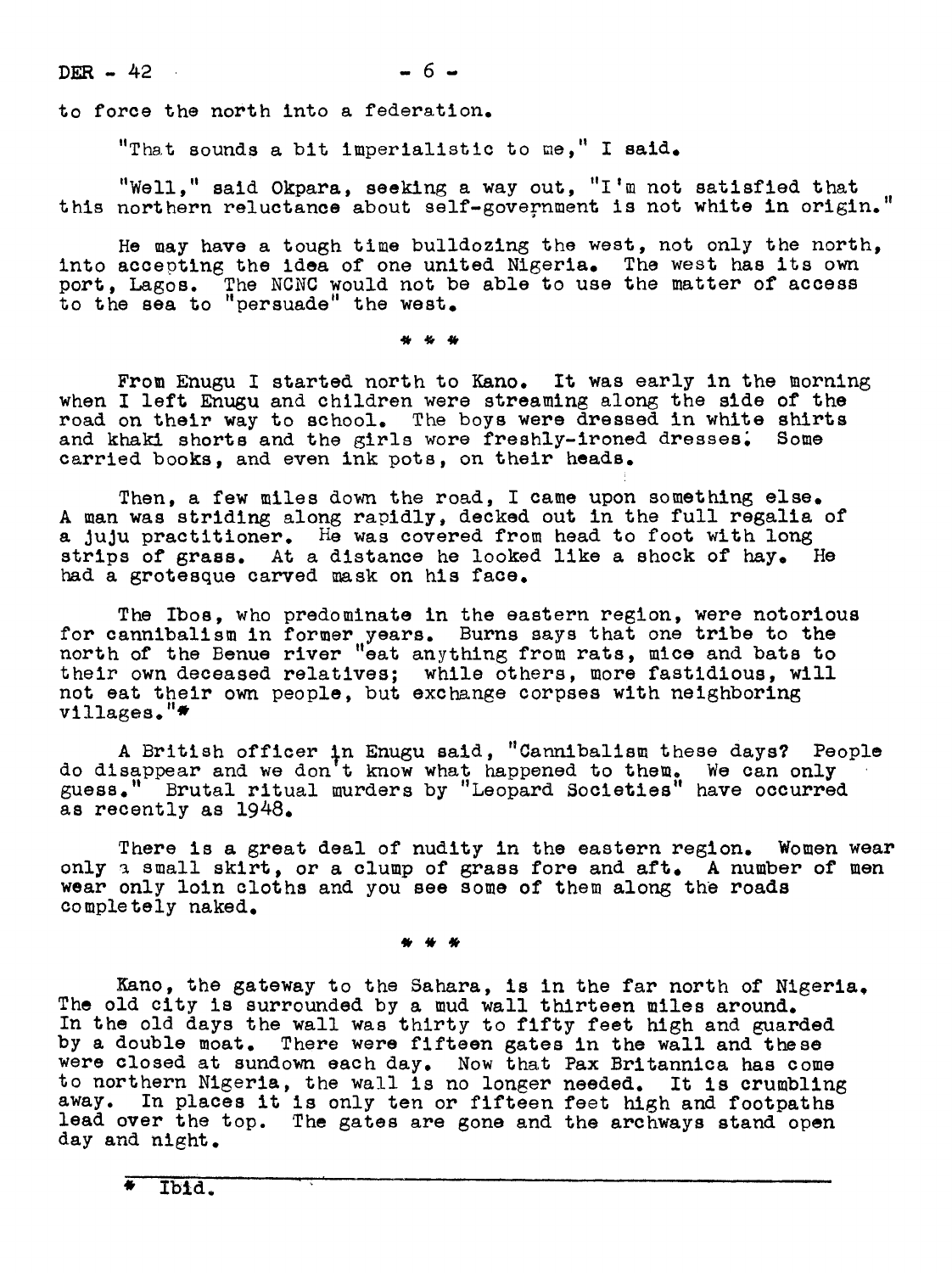$DEFR - 42$ 

 $-7 -$ 

In the old city there is all of the filth and squalor of a Nigerian town. But instead of the usual drab hovels, there is a touch of architectural effort about Kano. Many of the buildings look like little "Beau Geste" forts. The tops of the buildings are decorated with "dog's ear" projections called zanko. Originally they were designed to keep the rain from seeping through the corners, but now they are more decorative than anything else. Some buildings are decorated with geometical designs cut in the walls.

There is a maze of streets in the old city, narrow and twisting and filled with pedestrians, goats, sheep, donkeys, chickens and, occasionally, camels. Many of these streets are too narrow for cars. Vultures hover around in the sky and sit perched on the roofs. Sanitation is primitive and there are quite a few cases of smallpox, meningitis and leprosy. "We could stop every disease here if we got cooperation from the peoole," a British medical officer said. "But the people have a fatalistic attitude. And they prefer to go to a JuJu man first. Or they won't take their medicine. Or if you vaccinate them, they will try to wash it off."

The land around Kano is dry and dusty, but nevertheless large quantities of peanuts, or groundnuts as the British call them, are grown. North of Kano the cultivation dwindles out and the land blends imperceptively into the Saharan wastelands. At this time of year, before the rains come, Kano is like a furnace. The temperature rises to 100 degrees and more each afternoon and it is not much cooler at night. During the months of December and January, the harmattan, a gale wind from. the Sahara, lashes Kano with dust. Sometimes visibility in Kano at mid-day is cut to only fifty feet and airplanes have to be diverted elsewhere. The air becomes so dry during the harmattan that unseasoned wood splits open.

The Hausas are the largest population group in the north, numbering five and a half million. According to Burns\* they are "more or less Negroid in origin." but they have their own distinct language. They Negroid in  $origin, "$  but they have their own distinct language. They had reduced it to a written form, using modified Arabic characters, long before the Europeans arrived. Burns says it was the only language in West Africa to be reduced to writing by the natives themselves.

The Hausa states of the north, of which Kano was one, were founded many centuries ago. They accepted Islam in probably the thirteenth century. A fairly well developed form of government, based on Islamic principles, existed in the following centuries and they had kings, ministers and a Judiciary.

The Hausa kingdoms lasted until the beginning of the last century, when they were overrun in a jehad, or Muslim holy war, waged by zealots of the Fulani tribe. The ultimate origin of the Fulanis is obscure and Burns says writers have variously described them as being of Indian, Jewish, Malayan, Phoenician and Egyptian stock. Their own tradition is that their last place of residence, before coming to northern Nigeria, was in the area of the present Senegal.

After the Fulani conquest, Fulani Emirs were installed in the Hausa states. The Emirs acknowledged the suzerainty of the Sultan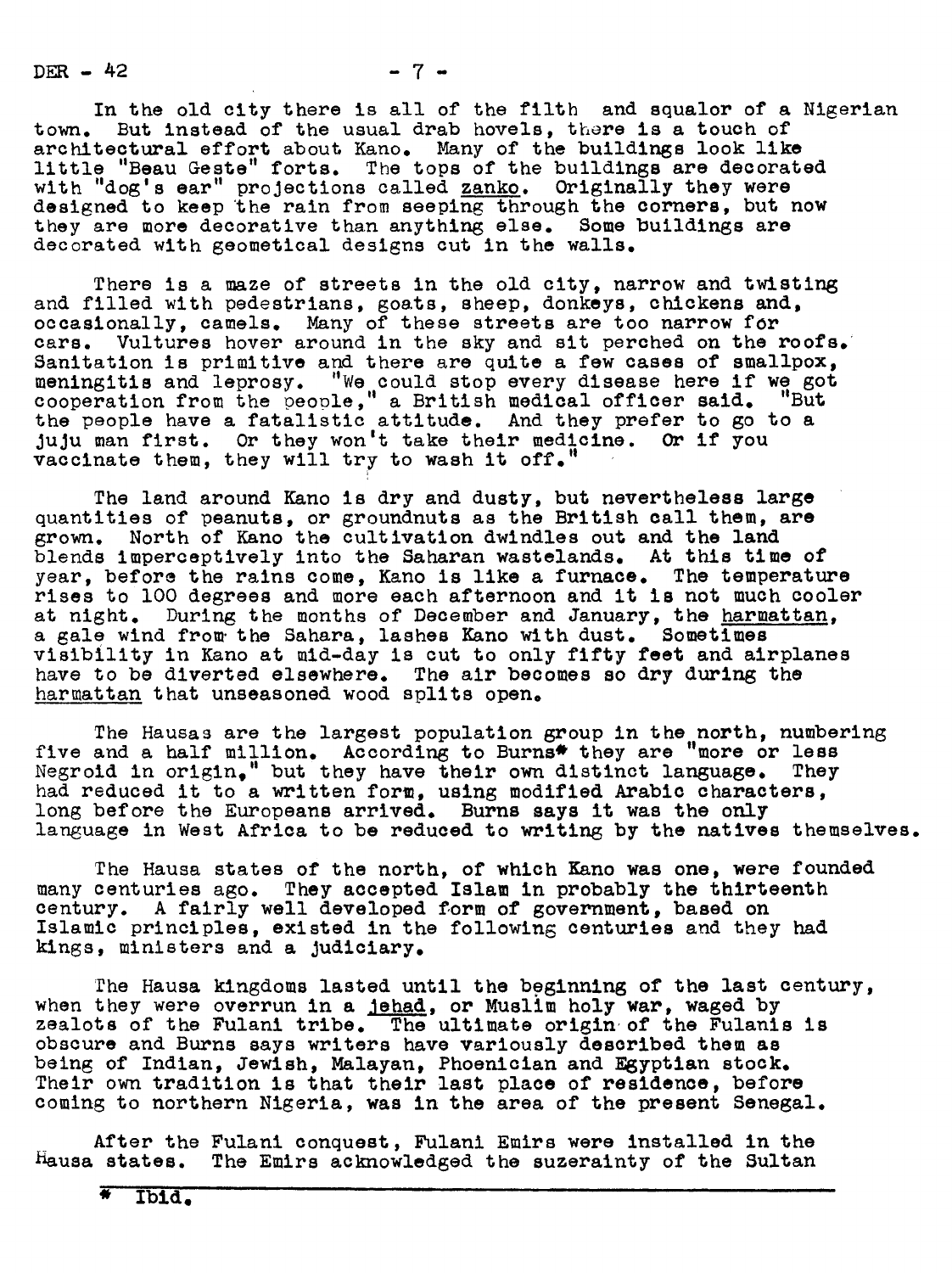$DER - 42$   $- 8 -$ 

of Sokoto and paid annual tribute to him in slaves. At the time of the British conquest of the northern Nigerian Emirates early in the present century, the power of the Emirs had waned and they had grown lax and corrupt. Kano itself fell in 1903 after offering only slight resistance.

The Emirs, like the Obas and other native rulers in the south, were allowed to remain in office by the British under the policy of indirect rule. The idea was to effect a smooth transition and avoid the troubles and upheavals that might ensue if the old order were wiped out at once. The policy had its drawbacks, however, and some people now consider the Emirs a drag on social progress.

Fearful of seeing their Islamic institutions swept away, the Emirs and other leading northerners have been hostile to cautious about western education and other change, and the north is still a long way behind the south by western standards. There are only two northern doctors and only one northern veterinarian. All of the important government posts in the north, if not held by Englishmen, are held by southerners. Young northerners now are crying for "northernization" of the civil service---i.e., get rid of the southerners. (In the south the cry is for "Nigerianization"---i.e., get rid of the whites.) Now, impelled by the fear of southern domination, the north is embarking on mass education but it will have a long way to go before it catches up with the south.

The Sardauna of Sokoto, a cousin of the Sultan, has not committed himself publicly on what the north will do about selfgovernment in 1956. A conference of northern leaders is to be held next month and the matter is to be decided then. Some held next month and the matter is to be decided then. observers predict that the north will hold out, and will continue under British administration until such time as it thinks it can meet the southerners from a position of strength. These observers scoff at southern talk of forcing the north into a self-governing federation in 1956 by means of the threat of a blockade. "The federation in 1956 by means of the threat of a blockade. south needs the north as much as the north needs access to the II II II THE CONFIDENT OF THE COULD THE THE COULD ACTED THE SOLE here."

Side by side with promoting education, efforts are being made to "democratize" the Emirates. Local councils, still pretty much under the Emirs' thumbs, are being expanded to include more commoners. At the moment there are no direct elections to the northern House of Assembly. Representatives are chosen in a complicated electoral college procedure and there is no secret ballot. Direct elections and the secret ballot are to be introduced eventually and it is said that the Emirs, fearful of losing their powers, are opposed to these.

The north, however, is deeply rooted in tradition and authority and it remains to be seen whether western ideas of parliamentary democracy will take hold. Talk goes on about ballot boxes and political parties, but slavery still exists in parts of the northern region. It has no legal statue, of course, but it exists on a voluntary basis.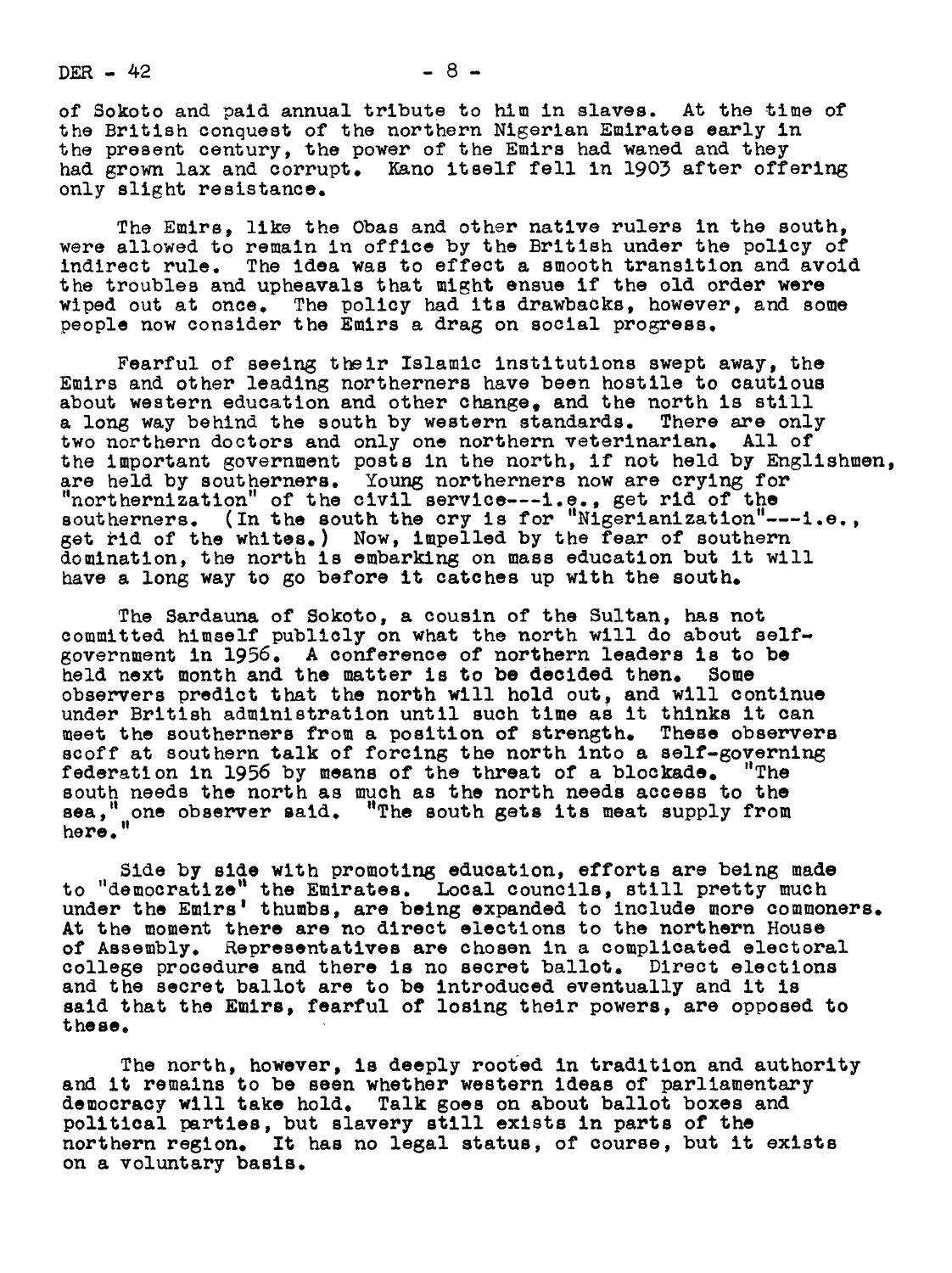$DEFR - 42$ 

Before the advent of the British, the slaves brought to Sokoto as tribute from the vassal Emirs were apportioned out among the palace retinue. These days the Sultan has been reduced to an allowance and can no longer afford to maintain a large retinue. The retainers have drifted elsewhere and some have become poor farmers and poor town dwellers. Their slaves and the slaves' children or grandchildren are still with them.

The slaves know that they can leave their masters if they wish. but they have no other place to go. Some have been in slavery for so many generations that they have no idea from what village they were taken. Even if they found the village, they would be unwanted strangers there. In some towns where there is development and opportunities for employment, the slaves have left their masters. But there is little work in Sokoto.

"Sometimes if the master is very poor, he will sell one or two of his slaves," an educated northerner said to me. "The slaves do not mind because they know there will be more food for them in the house of a man who is able to pay money for them.

In Kano itself, an Emir was installed in 1926 on condition that<br>t rid of some 3.600 palace hangers-on. all slaves. They had he get rid of some  $3,600$  palace hangers-on, all slaves. been terrorizing the countryside and extorting money from people. There are opportunities for work in Kano and the ex-slaves have been absorbed into wage employment. Another old custom in northern Nigeria was the keeping of euuchs in the Emirs' palaces. <sup>I</sup> was told that there are still a few today. "I know of two," one man said. "But I do not know if they became that way from disease "But I do not know if they became that way from disease or from something else.

The Kano market is one of the greatest in the Western Sudan and<br>obably has changed but little from the old days. It covers it probably has changed but little from the old days. several acres and dozens of languages are spoken in it. You see tribesmen arriving from the Sahara, mounted on camels and leadin trains of pack camels. Tall Tuaregs, the blue-veiled men of the central Sahara, are there in numbers and Fulani nobles arrive mounted on fine horses. Southerners hawking JuJu charms and Hausas peddling cheap watches rub shoulders with fierce Shuwa Arabs from Lake Chad, who speak a dialect of Arabic and use classical words no longer spoken by other Arabs. The stalls are tiny and a great deal of money changes hands in the market every day. Some Hausa traders, after acquiring a stock of goods, will set out on journeys that will take them as far as Leopoldville in the Belgian Congo. You can buy just about everything in the Kano market and the wares include camel's hair blankets, swords, daggers, ornamental Maria Theresa dollars and 19th century French five-franc pieces, highpommelled desert saddles, embroidered saddle blankets and cruel-looking bits.

I stopped to photograph an old Tuareg man. He stared at the camera first in suspicion and then in amusement. Perhaps he had never seen one before. I laid a shilling down and a Hausa quickly